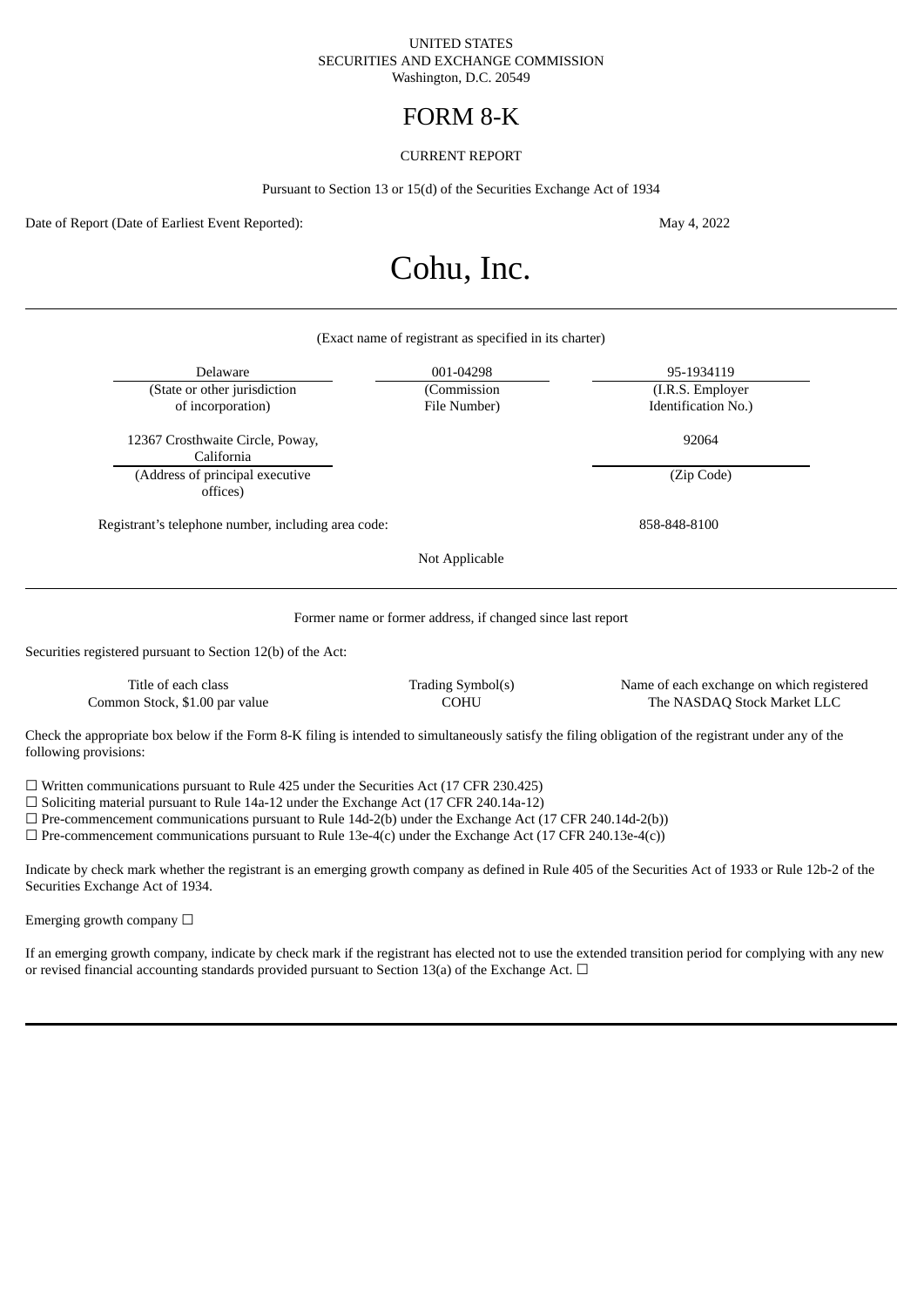## **Item 5.03 Amendments to Articles of Incorporation or Bylaws; Change in Fiscal Year.**

As discussed in greater detail below, Cohu, Inc. ("Cohu") held its 2022 Annual Meeting of Stockholders on May 4, 2022 (the "Annual Meeting"). At the Annual Meeting, Cohu's stockholders approved an amendment to Cohu's Amended and Restated Certificate of Incorporation to increase the number of authorized shares of common stock from 60,000,000 to 90,000,000 shares. The amendment is discussed in greater detail in the definitive Proxy Statement for the Annual Meeting, which was filed with the Securities and Exchange Commission on March 25, 2022. Accordingly, on May 5, 2022, Cohu filed with the Secretary of State of the State of Delaware an Amended and Restated Certificate of Incorporation implementing the approved changes (the "Restated Certificate"), and the Restated Certificate was effective as of that date. This description of the Restated Certificate is qualified in its entirety by reference to the Restated Certificate filed herewith as Exhibit 3.1.

## **Item 5.07 Submission of Matters to a Vote of Security Holders.**

The 2022 Annual Meeting of Cohu, Inc. ("Cohu") was held on May 4, 2022. At the Annual Meeting, Cohu's stockholders cast their votes on four proposals, as set forth below. Cohu had 48,563,962 shares outstanding on the March 14, 2022 record date and 43,935,208 (90%) were represented at the Annual Meeting.

*Proposal 1*. Election of Directors.

Steven J. Bilodeau was elected as a Class 3 director of Cohu. The results were as follows:

Votes For 38,668,249; Votes Against – 1,494,582; Abstentions – 66,379; Broker Non-Votes – 3,705,998

James A. Donahue was elected as a Class 3 director of Cohu. The results were as follows:

Votes For – 36,222,496; Votes Against – 3,940,789; Abstentions – 65,925; Broker Non-Votes – 3,705,998

The remaining directors whose terms continue until 2023 are William E. Bendush and Nina L. Richardson, and until 2024 are Andrew M. Caggia, Yon Y. Jorden and Luis A. Müller.

*Proposal 2*. The advisory vote on executive compensation of Named Executive Officers, as disclosed in the Proxy Statement, was approved. The results were as follows:

Votes For – 39,962,071; Votes Against – 172,894; Abstentions – 94,245; Broker Non-Votes – 3,705,998

*Proposal 3*. The amendment to our Amended and Restated Certificate of Incorporation increasing the number of authorized shares of common stock from 60,000,000 to 90,000,000 shares was approved. The results were as follows:

Votes For – 43,403,301; Votes Against – 461,919; Abstentions – 69,988; Broker Non-Votes - 0

*Proposal 4*. The ratification of the appointment of Ernst & Young LLP as Cohu's independent registered public accounting firm for fiscal year 2022 was approved. The results were as follows:

Votes For – 41,498,707; Votes Against – 2,395,331; Abstentions – 41,170; Broker Non-Votes - 0

### **Item 9.01. Financial Statements and Exhibits.**

**(d) Exhibits.**

| Exhibit<br>Number | <b>Description</b>                                                          |
|-------------------|-----------------------------------------------------------------------------|
| 3.1               | Amended and Restated Certificate of Incorporation, dated May 4, 2022        |
| 104               | Cover Page Interactive Data File (embedded within the Inline XBRL document) |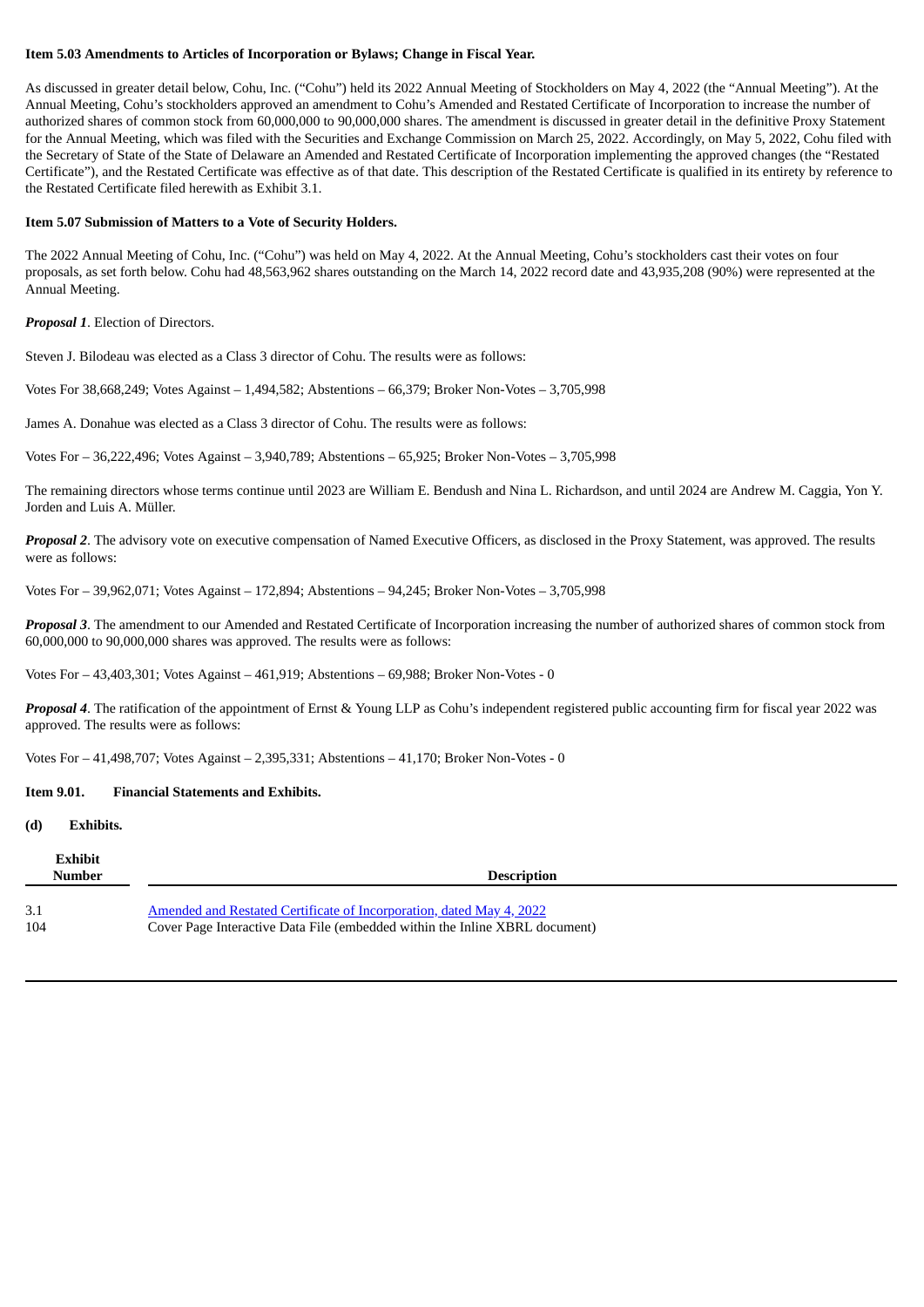# **SIGNATURES**

Pursuant to the requirements of the Securities Exchange Act of 1934, the registrant has duly caused this report to be signed on its behalf by the undersigned hereunto duly authorized.

Cohu, Inc.

*May 5, 2022 By: /s/ Jeffrey D. Jones Name: Jeffrey D. Jones Title: Senior VP Finance and Chief Financial Officer*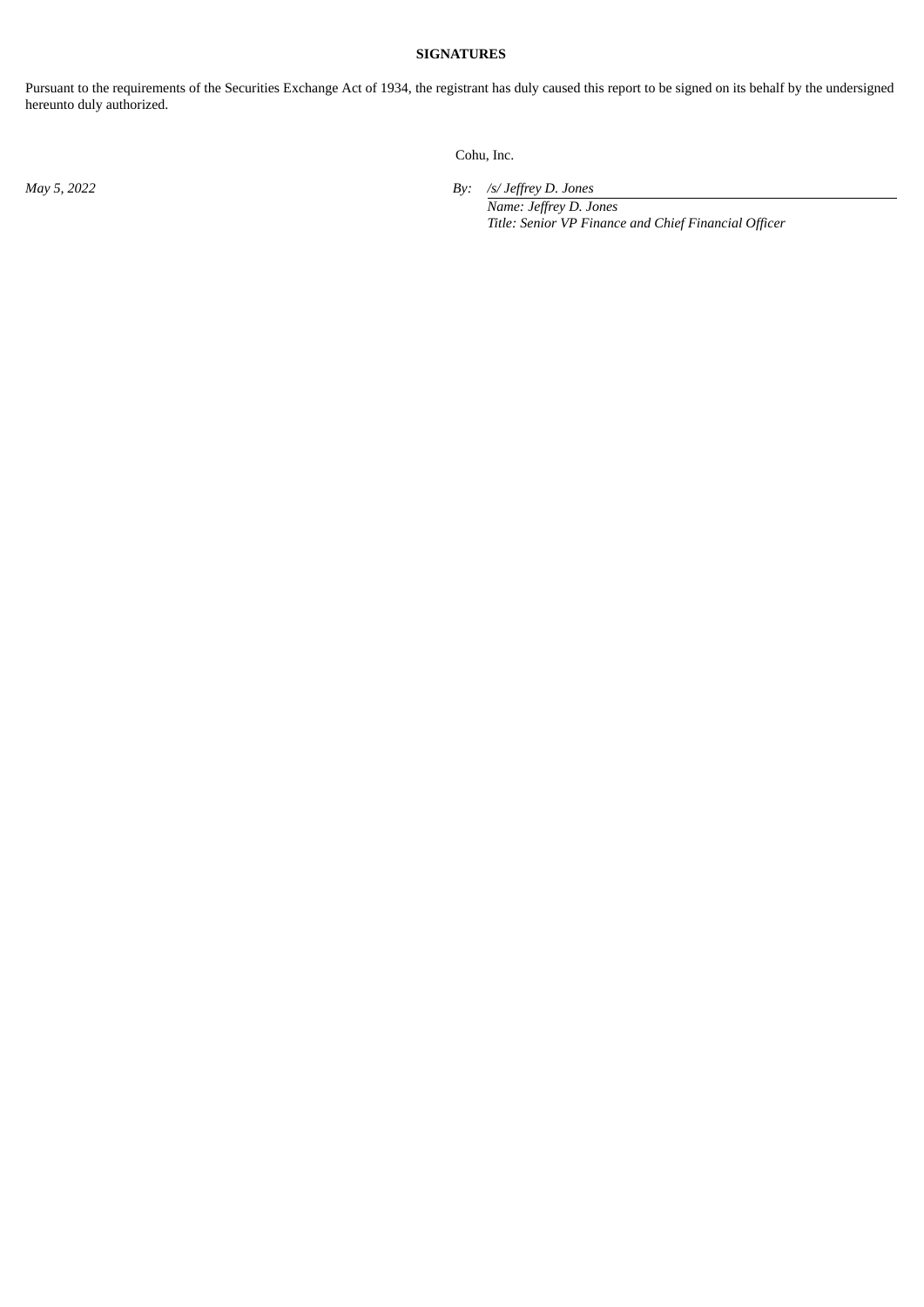#### AMENDED AND RESTATED CERTIFICATE OF INCORPORATION OF COHU, INC.

#### (Pursuant to Sections 242 and 245 of the

#### General Corporation Law of the State of Delaware)

<span id="page-3-0"></span>Cohu, Inc., a corporation organized and existing under and by virtue of the provisions of the General Corporation Law of the State of Delaware (the "General Corporation Law"),

#### DOES HEREBY CERTIFY:

1. That the name of this corporation is Cohu, Inc., and that this corporation was originally incorporated pursuant to the General Corporation Law on January 2, 1957 under the name Cohu Electronics, Inc.

2. That the Board of Directors of this corporation (the "Board of Directors") duly adopted resolutions proposing to amend and restate the Certificate of Incorporation of this corporation, declaring said amendment and restatement to be advisable and in the best interests of this corporation and its stockholders, and authorizing the appropriate officers of this corporation to solicit the consent of the stockholders therefor, which resolution setting forth the proposed amendment and restatement is as follows:

RESOLVED, that the Certificate of Incorporation of this corporation be amended and restated in its entirety to read as follows:

ARTICLE FIRST: The name of the corporation is COHU, INC.

ARTICLE SECOND: The name and address of its registered agent is The Corporation Trust Company, 1209 Orange Street, Wilmington, Delaware, 19801, located in New Castle County.

ARTICLE THIRD: The purpose of the Corporation is to engage in any lawful act or activity for which corporations may be organized under the General Corporation Law of the State of Delaware, as from time to time amended.

ARTICLE FOURTH: The total number of shares of all classes of stock which the Corporation shall have authority to issue is 91,000,000 shares, of which 1,000,000 shares shall constitute Preferred Stock having a par value of \$1.00 per share and 90,000,000 shares shall constitute Common Stock having a par value of \$1.00 per share.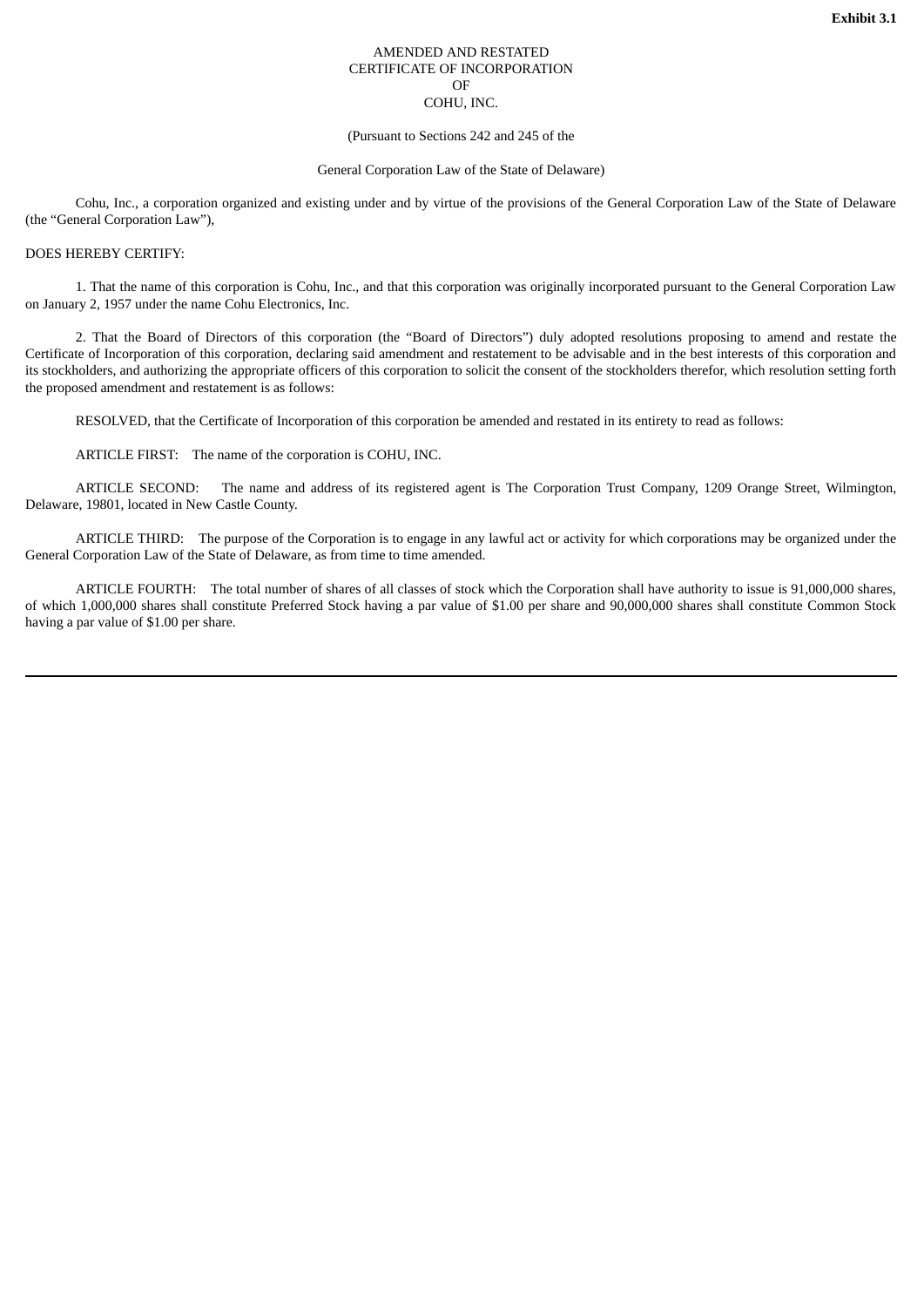1. Any of the shares of Preferred Stock may be issued from time to time in one or more series. The Board of Directors, by resolution or resolutions, is authorized to create or provide for any such series, and to fix the designations, preferences and relative, participating, optional or other special rights and qualifications, limitations or restrictions thereof, including, without limitation, the authority to fix or alter the dividend rights, dividend rates, conversion rights, exchange rights, voting rights, rights and terms of redemption (including sinking and purchase fund provisions), the redemption price or prices, the liquidation or dissolution preferences, and the rights in respect to any distribution of assets, of any wholly unissued series of Preferred Stock and the number of shares constituting any such series, and the designation thereof, or any of them and to increase or decrease the number of shares of any series so created subsequent to the issue of any such series but not below the number of shares of such series then outstanding. In case the number of shares of any series shall be so decreased, the shares constituting such decrease shall resume the status which they had prior to the adoption of the resolution originally fixing the number of shares of such series.

2. Subject to all of the rights of the Preferred Stock, dividends may be paid upon the Common Stock as and when declared by the Board of Directors out of funds legally available for payment of dividends.

3. The entire voting power and all voting rights, except as otherwise required by law, or fixed by resolution or resolutions of the Board of Directors with respect to one or more series of Preferred Stock, shall be vested exclusively in the Common Stock. The amount of either the authorized Preferred Stock or Common Stock, or the amount of both such classes of stock, may be increased or decreased by the affirmative vote of the holders of a majority of the stock of the Corporation entitled to vote.

ARTICLE FIFTH: Reserved.

ARTICLE SIXTH: Reserved.

ARTICLE SEVENTH: Reserved.

ARTICLE EIGHTH: The corporation is to have perpetual existence.

ARTICLE NINTH: Reserved.

ARTICLE TENTH: In furtherance and not in limitation of the powers conferred by statute, the Board of Directors is expressly authorized:

To make, alter or repeal the by laws of the corporation.

ARTICLE ELEVENTH: Meetings of stockholders may be held outside the State of Delaware, if the by-laws so provide. The books of the corporation may be kept (subject to any provision contained in the statutes) outside the State of Delaware at such place or places as may be designated from time to time by the Board of Directors or in the by laws of the corporation. Elections of directors need not be by ballot unless the by laws of the corporation shall so provide.

ARTICLE TWELFTH: The corporation reserves the right to amend, alter, change or repeal any provision contained in this certificate of incorporation, in the manner now or hereafter prescribed by statute, and all rights conferred upon stockholders herein are granted subject to this reservation.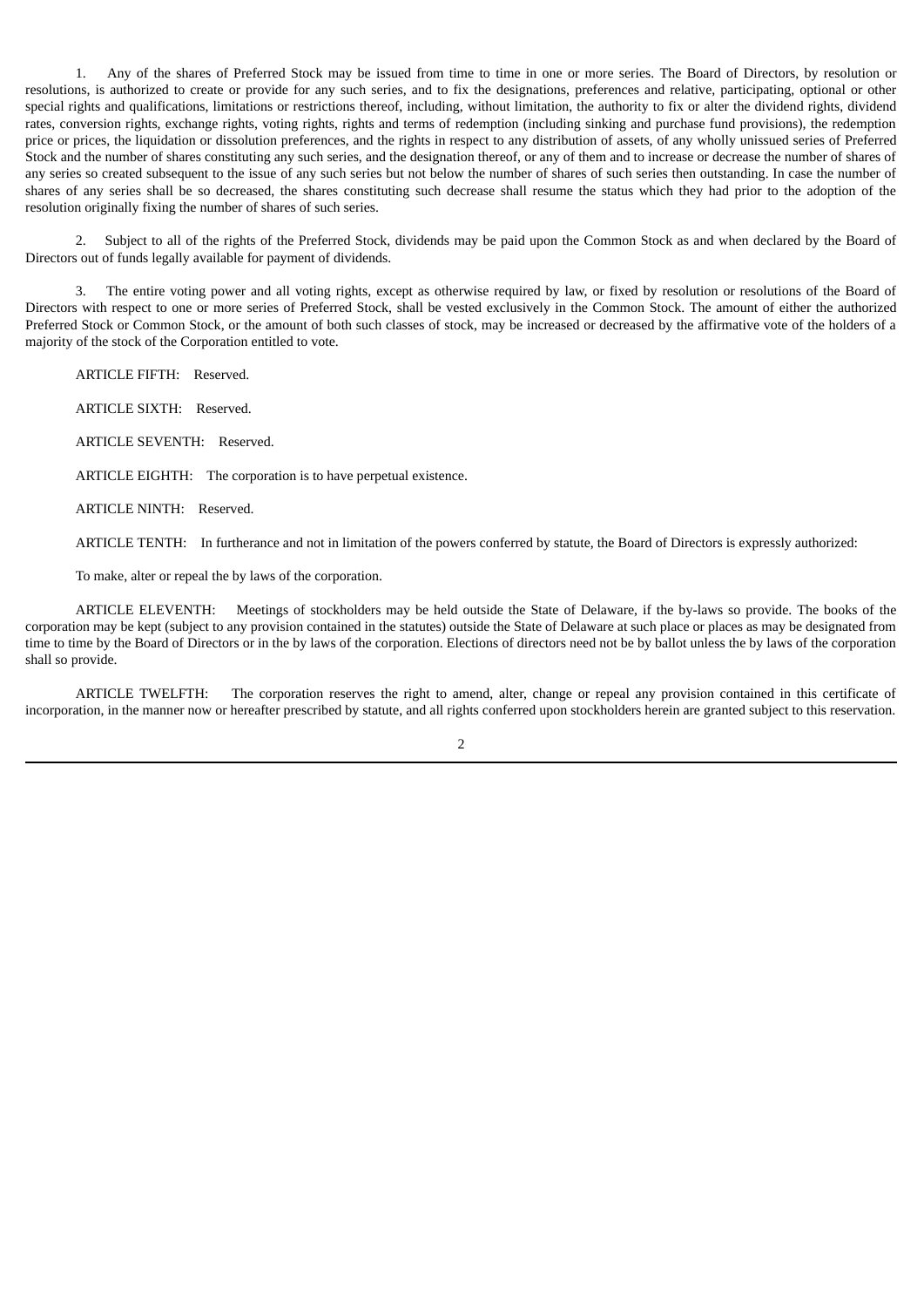ARTICLE THIRTEENTH: Every shareholder entitled to vote at any election of directors of this company may cumulate his votes and give one candidate a number of votes equal to the number of directors to be elected multiplied by the number of votes to which his shares are entitled, or distribute his votes on the same principle among as many candidates as he thinks fit.

ARTICLE FOURTEENTH: The Board of Directors of this Corporation is divided into three classes, Class 1, Class 2 and Class 3. The number of Directors in each class shall be the whole number contained in the quotient arrived at by dividing the authorized number of Directors by three, and if a fraction is also contained in such quotient, then if such fraction is one-third, the extra Director shall be a member of Class 3, and if the fraction is twothirds, one of the Directors shall be a member of Class 3 and the other shall be a member of Class 2. Each Director shall serve for a term ending on the date of the third annual meeting following that at which such Director is elected, and Directors of only one class shall be elected at any annual meeting, except as hereinafter provided. The Directors elected at the meeting of stockholders at which the Amendment to the Certificate of Incorporation of this Corporation to include this Article is approved shall determine which of them shall belong to Class 1, which to Class 2, and which to Class 3 by resolution of the Board, which resolution when adopted may not be amended or rescinded. Those so determined as belonging to Class 1 shall serve for a term ending on the annual meeting date next following, those so determined as belonging to Class 2 shall serve for a term ending on the second annual meeting date next following, and those so determined as belonging to Class 3 shall serve a full term as hereinabove provided. The foregoing notwithstanding, each Director shall serve until a successor shall have been duly elected and qualified unless he shall resign, become disqualified, die or shall be removed as provided in this Certificate of Incorporation.

No Director of the Corporation shall be removed from office as a Director by vote or other action of stockholders or otherwise, unless the Director to be removed has been convicted of a felony by a court of competent jurisdiction and such conviction is no longer subject to direct appeal, or unless the Director to be removed has been adjudged to be liable for negligence or misconduct in the performance of his duty to the Corporation by a court of competent jurisdiction and such adjudication is no longer subject to direct appeal.

ARTICLE FIFTEENTH: In the event that it is proposed that this Corporation enter into a "business combination" (as hereinafter defined) with any other corporation and such corporation or its affiliates singly or in the aggregate own or control directly or indirectly five (5%) percent or more of the outstanding shares of the common stock of this Corporation (such corporation and its affiliates being referred to herein as a "related party"), the affirmative vote of the holders of not less than 80% of the total voting power of all outstanding shares of stock of this Corporation shall be required for the approval of such proposal; provided, however, that the foregoing shall not apply to any business combination which was approved by resolution of the Board of Directors of this Corporation prior to the acquisition of the ownership or control of ten (10%) percent of the outstanding shares of this Corporation by such related party, nor shall it apply to any business combination between this Corporation and another Corporation, fifty (50%) percent or more of the voting stock of which is owned by this Corporation, and none of which is owned or controlled by a related party, provided that each stockholder of this Corporation receives the same type of consideration in such transaction in proportion to his stockholding. For the purposes hereof, an "affiliate" is any person (including a corporation, partnership, trust, estate or individual) who directly or indirectly, through one or more intermediaries, controls or is controlled by or is under common control with the person specified, and "control" means the possession directly or indirectly of the power to direct or cause the direction of management and policies of a person, whether through the ownership of voting securities, by contract, or otherwise.

3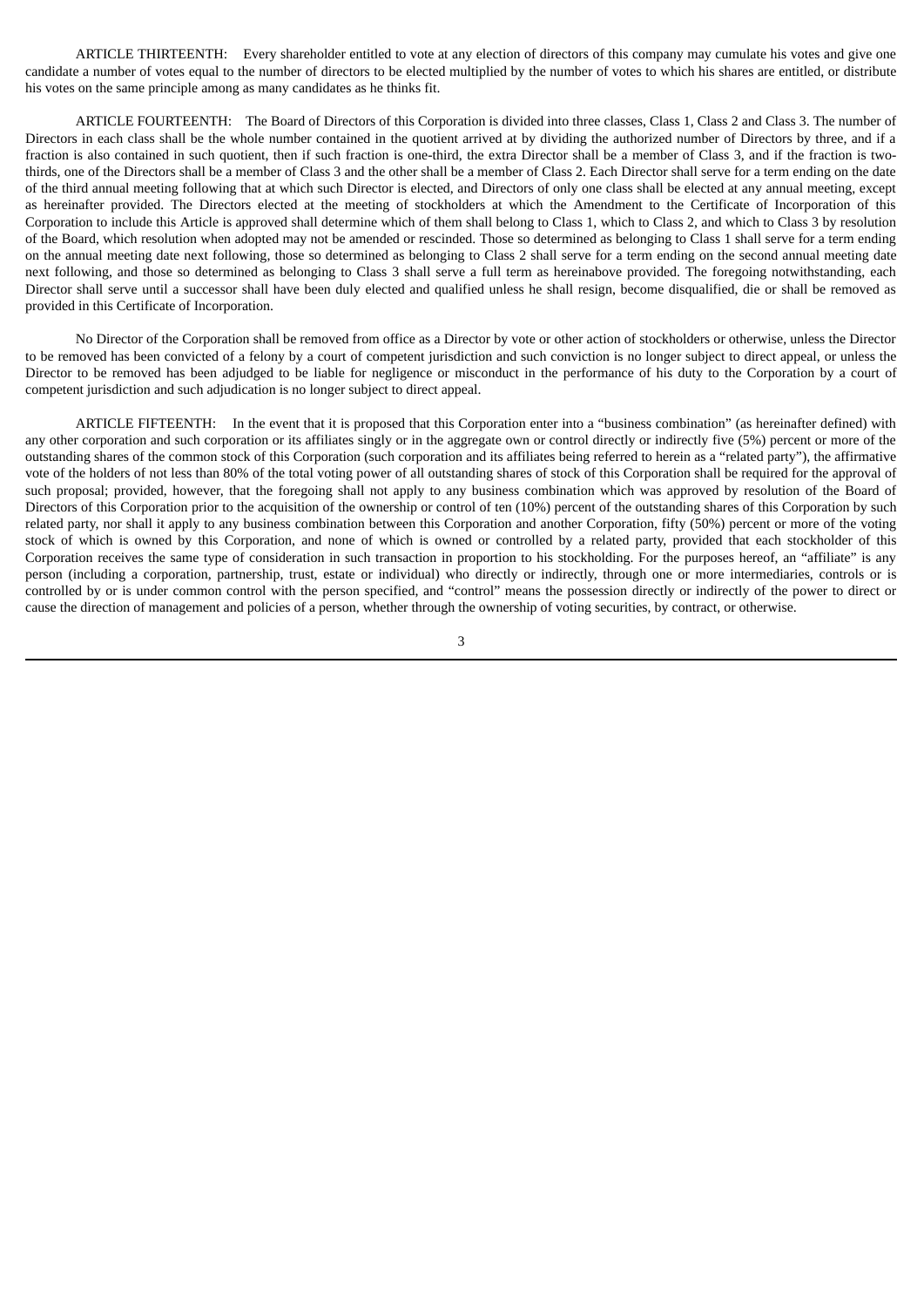For the purposes hereof, the term "business combination" shall mean (a) any merger or consolidation of or with this Corporation, (b) any sale, lease, exchange, transfer or other disposition, including without limitation a mortgage or other security device, of all or any substantial part of the assets of this Corporation or any subsidiary of this Corporation, (c) the acquisition by this Corporation or subsidiary of this Corporation of any securities of a related person, (d) the issuance of any shares of this Corporation or any subsidiary to a related person, or (e) any agreement, contract or other arrangement providing for any of the transactions described in this definition of business combination.

ARTICLE SIXTEENTH: Action shall be taken by stockholders only at an annual or special meeting of stockholders, and stockholders may not act by written consent.

ARTICLE SEVENTEENTH: The by-laws of this Corporation may be adopted, altered, amended or repealed at any time by affirmative vote of a majority of the authorized number of Directors of this Corporation, and may also be altered, amended or repealed at any annual meeting, or at any special meeting of stockholders duly called for the purpose, by the affirmative vote of the holders of not less than 80% of the issued and outstanding shares of the stock of this Corporation, in any manner not prohibited by this Certificate of Incorporation or by the Delaware Corporation Law as then in effect.

ARTICLE EIGHTEENTH: The provisions set forth in Articles Fourteenth, Fifteenth, Sixteenth, and Seventeenth and in this Article Eighteenth may not be repealed or amended in any respect unless such repeal or amendment is approved by the affirmative vote of the holders of not less than 80% of the total voting power of all outstanding shares of stock of this Corporation.

ARTICLE NINETEENTH: A director of the Corporation shall not be personally liable to the Corporation or its stockholders for monetary damages for breach of fiduciary duty as a director, except for liability (i) for any breach of director's duty of loyalty to the Corporation or its stockholders, (ii) for acts or omissions not in good faith or which involve intentional misconduct or a knowing violation of law, (iii) under Section 174 of the Delaware General Corporation Law, as the same exists or hereafter may be amended, or (iv) for any transaction from which the director derived an improper personal benefit. No amendment to or repeal of this Article Nineteenth shall apply to or have any effect on the liability or alleged liability of any director of the Corporation for or with respect to any acts or omissions of such director occurring prior to such amendment or repeal.

4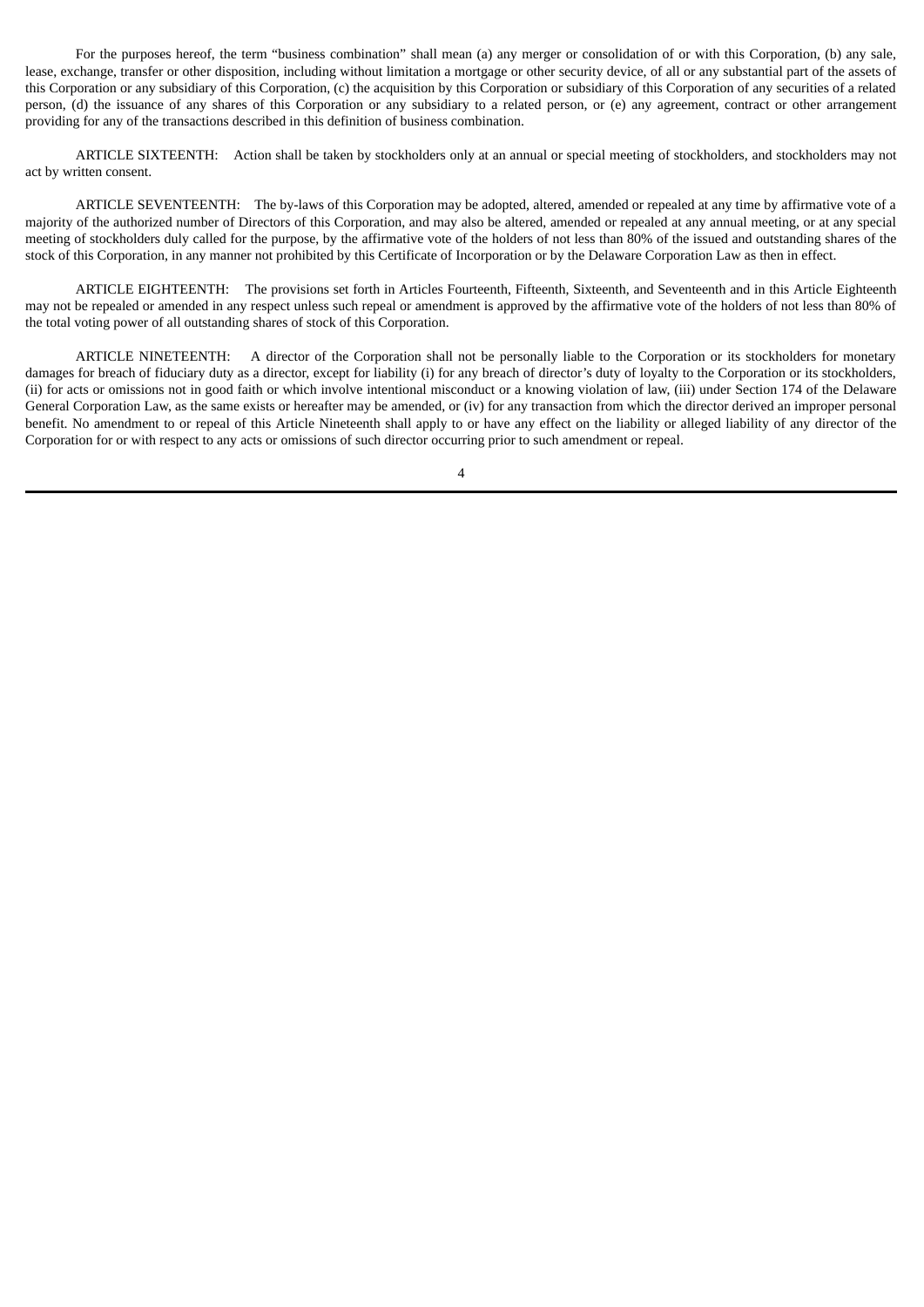ARTICLE TWENTIETH: If any provision or provisions of this Certificate of Incorporation shall be held to be invalid, illegal or unenforceable as applied to any circumstance for any reason whatsoever: (i) the validity, legality and enforceability of such provisions in any other circumstance and of the remaining provisions of this Certificate of Incorporation (including, without limitation, each portion of any paragraph of this Certificate of Incorporation containing any such provision held to be invalid, illegal or unenforceable that is not itself held to be invalid illegal or unenforceable) shall not in any way be affected or impaired thereby and (ii) to the fullest extent possible, the provisions of this Certificate of Incorporation (including, without limitation, each portion of any paragraph of this Certificate of Incorporation containing any such provision held to be invalid, illegal or unenforceable) shall be construed so as to permit the Company to protect its directors, officers, employees and agents from personal liability in respect of their good faith service or for the benefit of the Company to the fullest extent permitted by law.

**3.** That this Certificate of Incorporation, which restates and integrates and further amends the provisions of the Corporation's Certificate of Incorporation, has been duly adopted in accordance with Sections 242 and 245 of the General Corporation Law.

\* \* \*

*[Signature Page Follows]*

5